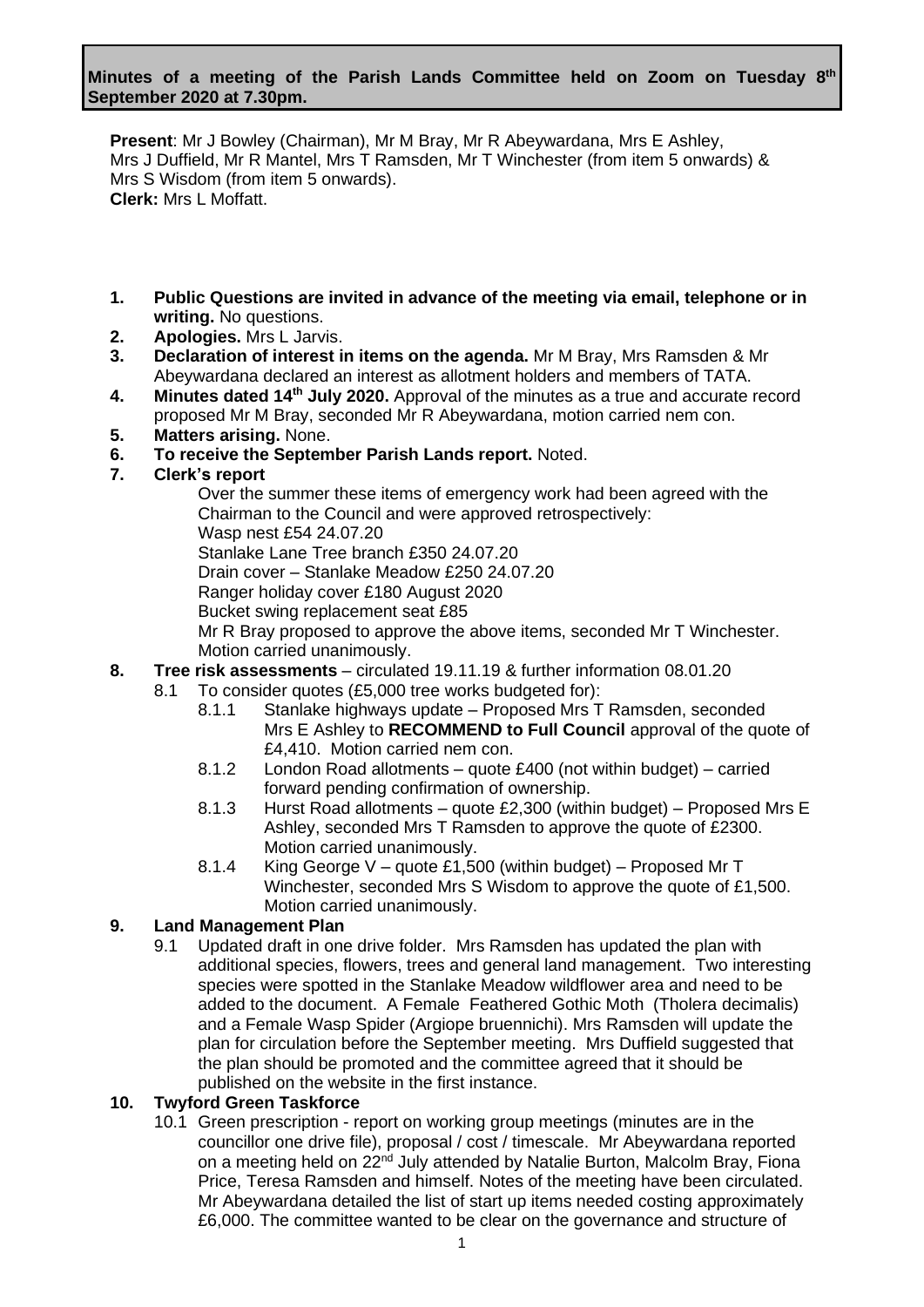the group requesting details on their mission statement, vision & scope. This information affects the detail including insurance and risk assessments. Will the group be a part of the Council or have a separate identity? Mr Abeywardana saw the Council as being the umbrella organisation. Agreed to invite Christina Hughes Nind (Horticultural Therapist) to talk at the November Parish Lands committee meeting as she has experience of setting up similar groups. Proposed Mr R Abeywardana, seconded Mrs T Ramsden to reserve plots 30A&B for this scheme. Motion carried nem con.

### **11. Allotments.**

- 11.1 Bonfire review Mr M Bray proposed lifting the bonfire ban. There was no seconder. Agreed that whilst the committee were not in favour of lifting the ban there is a requirement to provide an alternative solution to getting rid of the waste. Proposed Mrs E Ashley, seconded Mr T Winchester to continue the bonfire ban but to allow incinerators subject to a list of rules on wind direction etc. Motion carried unanimously.
- 11.2 Hurst Rd.

11.2.1 Allotment holder requesting that the ground at the entrance gate is made more secure for car access. Mr M Bray had met with the allotment holder and circulated photos. He reported that both allotment entrances have significantly eroded and there is an added issue of rain water draining onto the allotment holders plot. Agreed that Mr J Bowley will take a look.

11.3 London Rd.

11.3.1 TRHA boundary fence – to consider alternative quote. The contractor previously chosen will not be able to carry out the works due to Covid-19. Proposed Mr M Bray, seconded Mr T Winchester to accept the alternative quote for £1,680 for galvanised fencing. Motion carried unanimously.

11.3.2 Replacement electrical sign required – Proposed Mr T Winchester, seconded Mrs S Wisdom to approve £51.34 plus postage for 2 A4 size aluminium signs. Motion carried unanimously.

11.3.3 Request for permission for an allotment holders BBQ. Proposed Mr T Winchester, seconded Mrs T Ramsden that in line with government advice the committee do not want to promote large gatherings and therefore will not approve the BBQ request. Motion carried unanimously.

### **12. Millennium Garden, Jubilee Corner, Burial Ground & War Memorial.**

12.1 To consider purchasing bulbs for the border £30 plus pp for 200 snowdrops. Proposed Mrs S Wisdom, seconded Mrs J Duffield to approve £30 plus pp for 200 snowdrops. Motion carried unanimously.

Mrs Ramsden and Mr M Bray agreed to plant the snowdrops.

**13. Bell Corner & Polehampton Corner** – no items to report.

# **14. King George V Recreation Ground.**

- 14.1 Aerial runway seat replacement –to consider quote £943.30 (circulated 16.06.20) An alternative quote had been sourced which included a brake spring (instead of a tyre), replacement seat, chain and trolly with brushes. Proposed Mr T Winchester, seconded Mrs S Wisdom to approve the quote for £870.14. Motion carried 8 for, 1 against.
- 14.2 CCTV Photos and videos circulated 20.03.20. Agreed to invite the contractors to the January meeting to talk through and show the findings of the cctv test.

#### **15. Stanlake Meadow.**

- 15.1 Sports club 5 year agreement renewal Twyford and Ruscombe Cricket Club and Twyford Comets will be returning the signed agreements. Twyford Tennis Club (TTC) requested an amendment 'that the public will be permitted to use court 3 only, when not in use by TTC'. The committee were not in favour of changing the priority for court 3. The agreement will remain unchanged.
- 15.2 Copse project update
	- 15.2.1 Quote for bench (rustic Dinton style) £510 incl fitting carried forward.
	- 15.2.2 Friends of Stanlake Copse working group
		- (a) meeting with Ian Butterick re friends of Stanlake Copse Mr M Bray will attend along with Stephen Loyd. The committee asked how the 'Friends of Stanlake Copse' group will be set up. Will this be a separate group to the Council?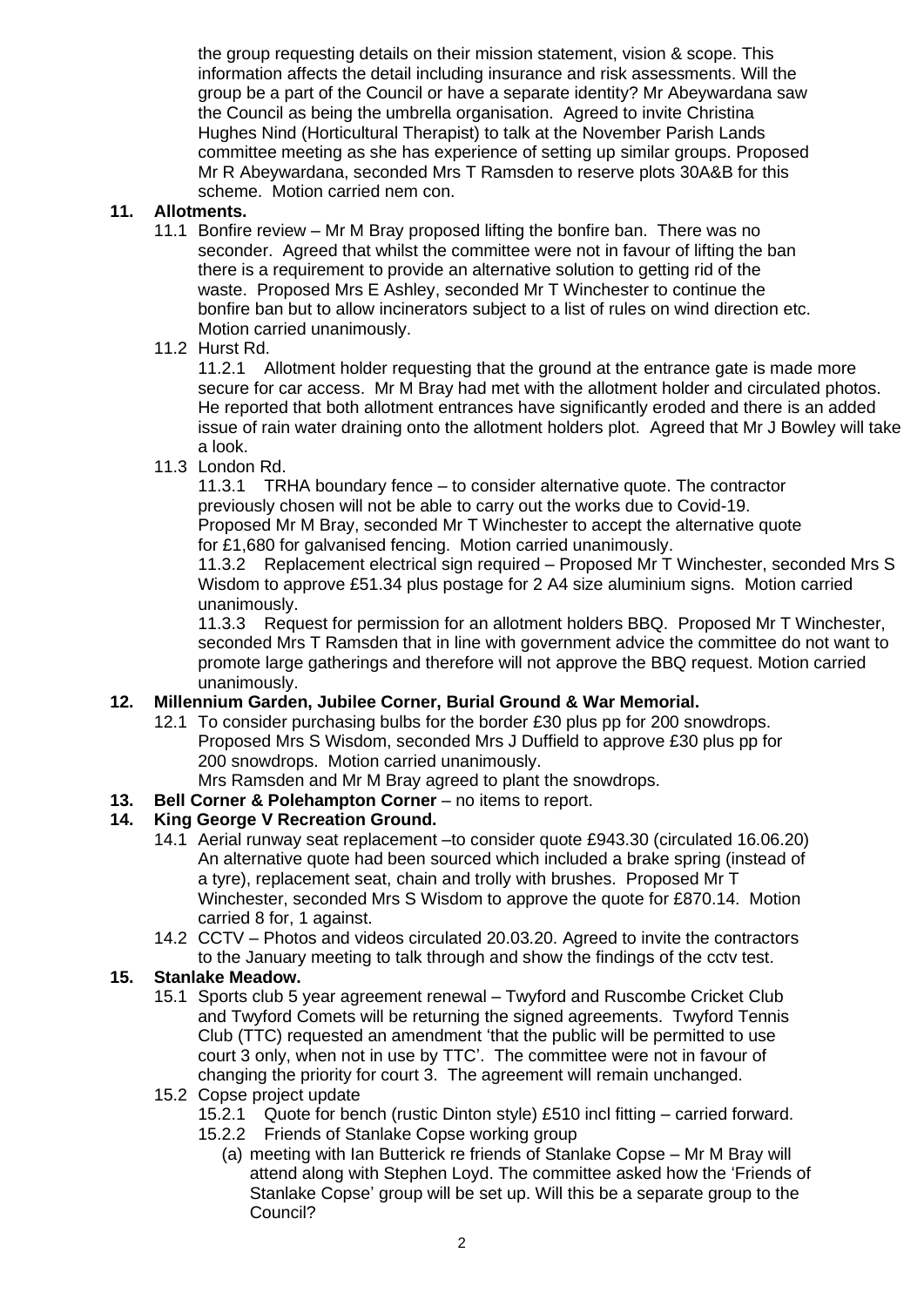- (b) first aid kit £33 carried forward.
- (c) Insurance the clerk confirmed that the Council's insurance will cover the group as long as this is Council organised and covered in the risk assessment.
- (d) Tawny Owl/bug boxes £60.00 each including fitting (funds of £113 already approved) Proposed Mrs S Wisdom, seconded Mrs E Ashley to approve the quote of £120 for two Tawney Owl boxes. Motion carried unanimously.
- (e) Large bug hotel free standing £86.00 (including cement fitting agreed no action.
- (f) Smaller bug boxes £12.50 each (these attach to trees) agreed no action.
- $\overrightarrow{a}$ ) Risk assessment for planting day noted.
- (h) First aid cover / antibacterial wipes / hand gel for the day clerk to obtain costings.
- 15.3 Wildflower scythe proposed Mr M Bray, seconded Mrs S Wisdom to approve the cost of £400 to have the wildflower scythed. Motion carried unanimously.
- 15.4 Goal post removal quote the goal posts are rusty and unstable. Proposed Mr R Abeywardana, seconded Mrs T Ramsden to accept the quote of £200 for removal of the goal posts. Motion carried nem con. Agreed for the clerk to obtain quotes for alternative goal posts. Social media post to communicate that the Council plan to replace the goals as they are thought to be well used.
- 15.5 Football shed locks Ranger to replace.
- 15.6 Quote for 2 replacement permitted footpath signs proposed Mr T Winchester, seconded Mr M Bray to accept the quote of £95.37 for two permitted footpath signs to be installed by the Ranger. Motion carried unanimously.
- **16. Stanlake Pavilion.**
	- 16.1 Report on usage of pavilion the pavilion was prepared with notices and the concertina partitions blocking off the changing rooms. Two toilets are available for use – this has been limited to enable the cleaner to also focus on cleaning high touch areas. The risk assessment has been shared with the cricket and football clubs. The cricket club have used the pavilion for access to the toilets and they have 3 weeks left of the season. The football season commences on Saturday and the footballers will also have access to the toilets only.
	- 16.2 To consider management as the pavilion re-opens additional cleaning between usage. Agreed it is the responsibility of the clubs to keep the facilities clean.
- **17. Correspondence**  none to report.
- **18. Date of next meeting – Tuesday 13th October 2020 (Sports Club meeting).**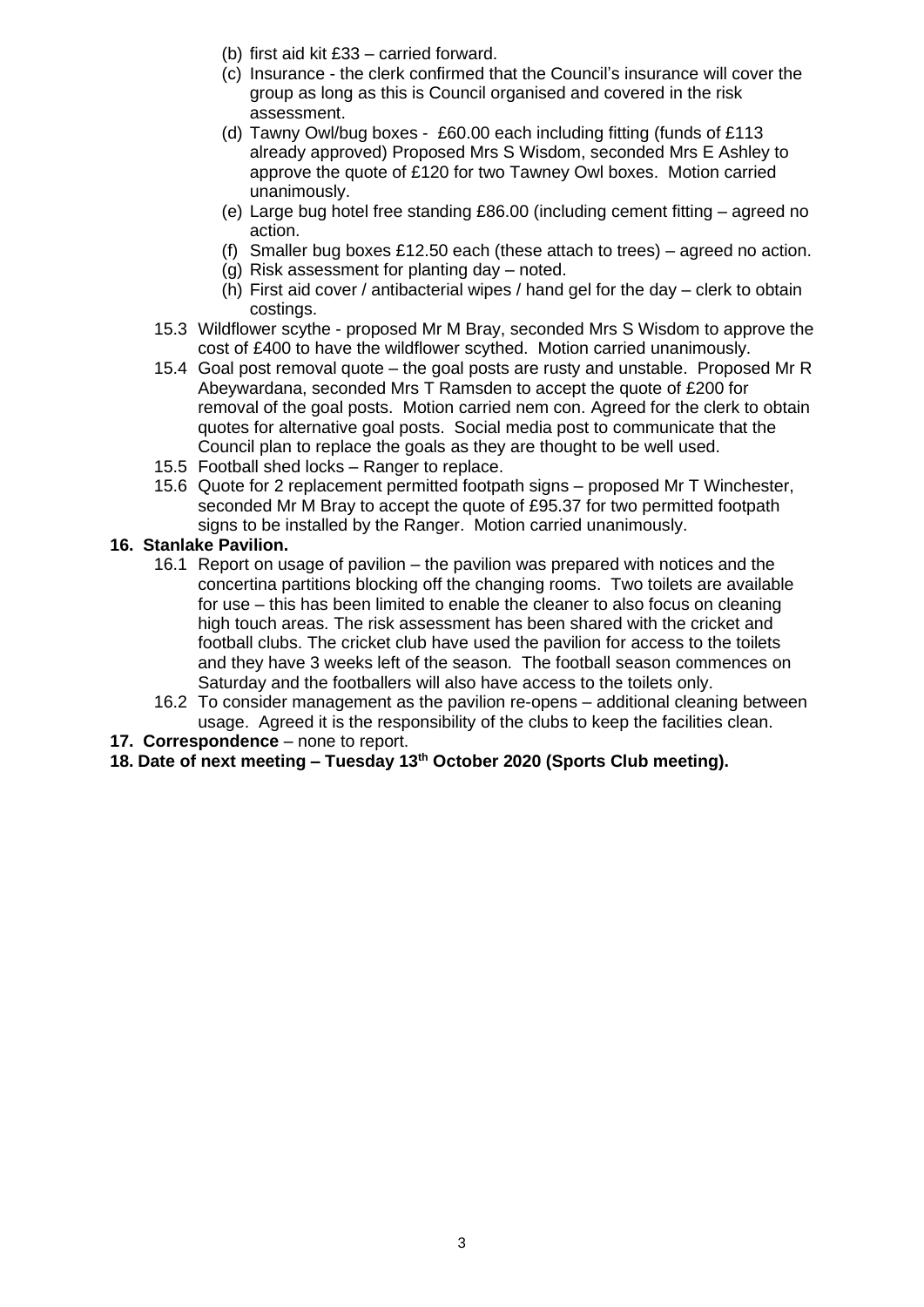# **1. Monthly reports on Parish Lands maintenance**:

- 1.1 Village Ranger jobs have included erecting the Covid-19 park signage, weeding the burial ground border, fitting the replacement junior swing seat & decorating the Stanlake Pavilion interior. The Ranger has also taken 3 weeks holiday over the summer.
- 1.2 Park Warden The Park Warden has taken 2 weeks holiday over the summer and is likely to require a further 2 weeks to isolate.
- 1.3 Clerk's report

WBC bins reported after not being emptied – Stanlake Meadow entrance (opp Paddock Heights) and Loddon Hall car park

Antisocial behaviour reports:

- (1) 17.07.20 Antisocial behaviour reported by KGVR / Longfield car park bench
- (2) 18.07.20 Tweet about glass on KGVR
- (3) 20.07.20 Fire brigade called out to fire at Stanlake Copse
- (4) 22.07.20 Fire brigade called out to fire at Stanlake Copse
- (5) 03.08.20 Middle bar removed from toddler swing
- (6) 23.08.20 Youths trespassing having climbed under Network Rail fence bordering Stanlake Meadow (reported to British Transport Police & Network Rail 24.08.20)
- (7) 24.08.20 Graffiti on KGVR wooden equipment
- (8) 24.08.20 Middle bar removed from toddler swing
- (9) 24.08.20 Gate by tennis court taken off its hinges

# **2. Allotments.**

- 2.1 **Hurst Rd.**
	- 2.1.1 Hurst Road plot availability waiting list of 15 residents and 6 non residents
- 2.2 **London Rd.**
	- 2.2.1 London Road plot availability waiting list of 4 residents and 3 non residents

# **3. Millennium Garden, Jubilee Corner, Burial Ground & War Memorial.**

- 3.1 Report on cremations & burials
	- 3.1.1 Vera May Bennison
- 3.2 Report on memorials
	- John William Smith and Irene Isabella Smith approval to re-paint inscription
	- Albert William Spicer additional inscription
	- William Henry Cox & Monica Joan Cox

# **4. King George V Recreation Ground.**

- 4.1 Twycombe lodge lease to be signed by TPC & returned.
- 4.2 Works to carousel completed & photograph available to view in the photo one drive file.
- 4.3 Resident request for the Council to resume cutting of the car park boundary hedge. Instructions sent to contractors.
- 4.4 Richard Steele Saturday morning boot camp permission given 3/8/20
- 4.5 Use agreed for free Karate sessions (Tuesday & Thursday evenings)
- 4.6 Use agreed for 6 weeks of mini athletics free of charge and then chargeable afterwards. Sessions commencing 6<sup>th</sup> September on a Tuesday and Friday morning.
- 4.7 Resident request for swings and see saw to be oiled Arranged with Ranger 11/8/20
- 4.8 Tennis court metal post update carried forward.

# **5. Stanlake Meadow.**

- 5.1 Copse project update<br>5.1.1 Lectern sign -
	- Lectern sign awaiting QR code
	- 5.1.2 Water supply –for internal connection scheduled for 03/09/20
- 5.2 Cricket square TRCC have incorporated two strips into the far side of the square for use in junior matches. Until this year, they had relied on strips cut in the outfield for juniors. However, those pitches were problematic in terms of preparation and maintenance. With the anticipated increase in use of Stanlake Meadow during lockdown, they felt they should rope off the areas whilst they completed the groundwork for the pitches. They are sorry they omitted to consult the council on